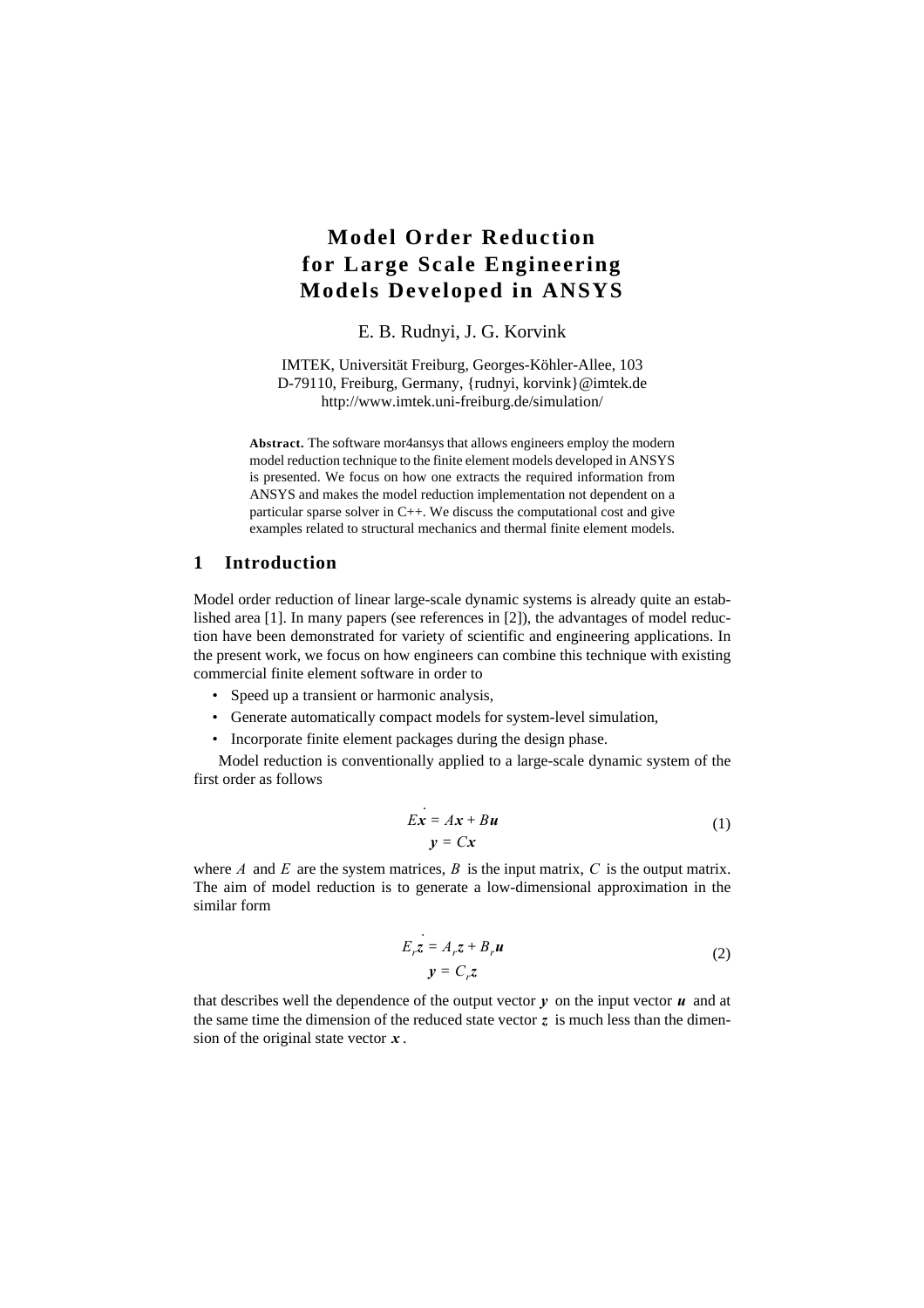The finite element package produces a system of ordinary differential equations after the discretization in space the partial differential equation describing the user model. At this stage, it is possible to apply directly the modern model reduction methods [1]. However, the extraction of the system matrices from a commercial package happens not to be an ordinary problem and we share our experience on how it can be done with ANSYS [3].

The system matrices are high dimensional and sparse. As a result, the implementation of a model reduction algorithm usually depends on a particular sparse solver and a storage scheme for sparse matrices. We present  $C++$  interface that allows us to isolate the model reduction and sparse solvers completely for the negligible overhead.

Finally we analyse the computation cost and give the performance results for a few ANSYS models. The comparison of the accuracy of reduced models in respect to the original ANSYS models is given elsewhere [4].

## **2mor4ansys**

The developed software comprises the two almost independent modules. The first reads binary ANSYS files and assembles a dynamics system in the form of Eq (1) for the first order systems or

$$
M\ddot{x} + E\dot{x} + Kx = Bu
$$
  
\n
$$
y = Cx
$$
\n(3)

for the second order systems, where  $M, E$  and  $K$  are the three system matrices for the second-order systems. The second module applies the model reduction algorithm to Eq (1) or (3), that is, it finds a low-dimensional subspace *V*

$$
x = Vz + \varepsilon \tag{4}
$$

such that it allows us to reproduce the transient behaviour of the original state vector with required accuracy.

After that, the original equations are projected to the subspace found, for example for Eq (2) we have  $E_r = V^T E V$ ,  $A_r = V^T A V$ ,  $B_r = V^T B$ ,  $C_r = CV$ .

The software can also read as well as write the matrices for the original system in the Matrix Market format [5].

#### **2.1 Interfacing ANSYS**

The development of the first module happened to be rather difficult because the most users of a commercial finite element package do not want to extract the dynamics system in the form of Eq (1) or (3) and, as a result, this is not a trivial operation.

ANSYS is a huge package and its behaviour is not completely consistent. For example, the information described below is not applicable for the fluid dynamics module FLOTRAN.

Our software uses a binary EMAT file with the element matrices in order to assemble the global system matrices. The file format is documented and ANSYS supplies a library of Fortran subroutines to work with it [6]. An example of how one can use them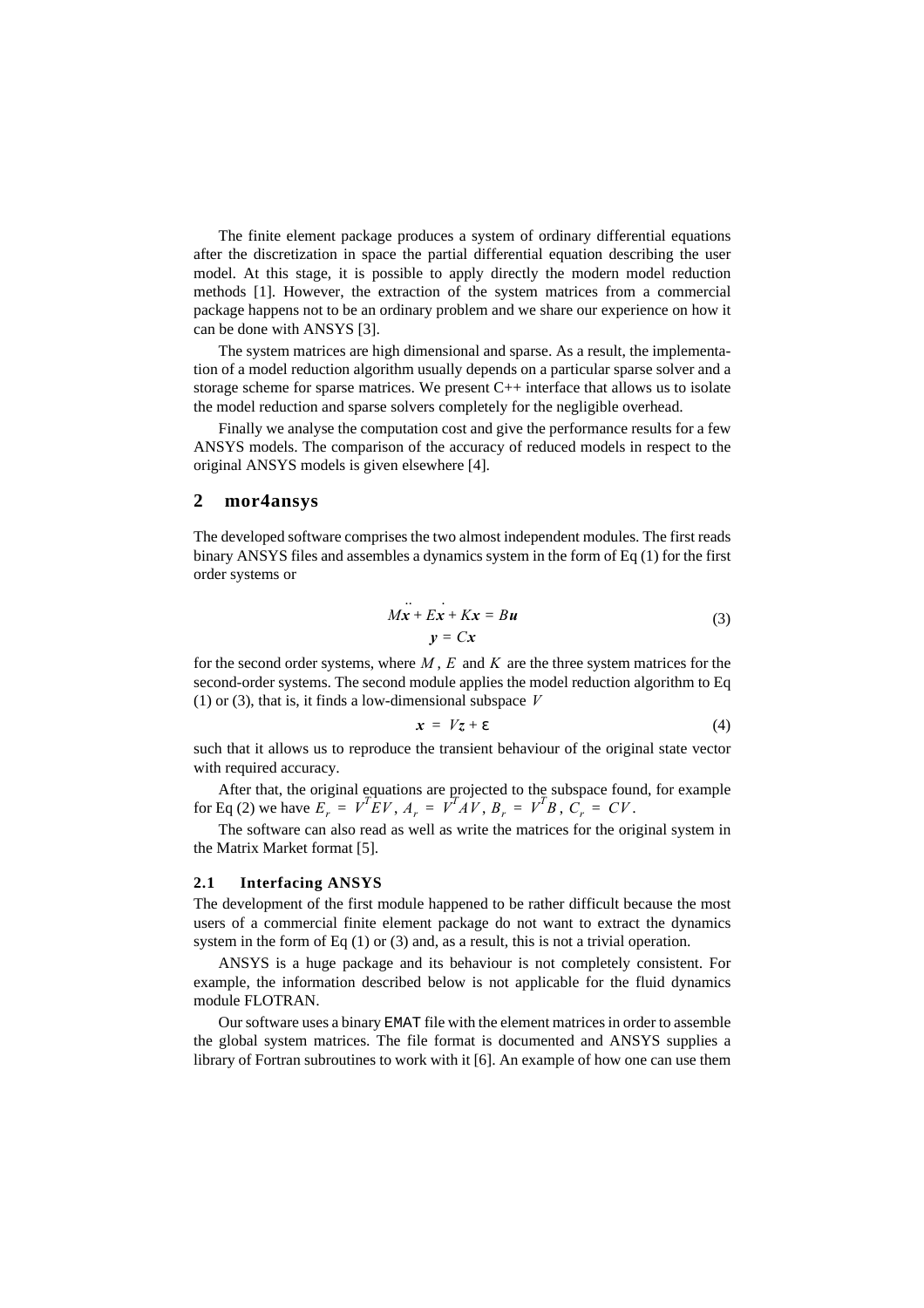can be found in the Mathlink application that allows us to read binary ANSYS files into Mathematica [7]. ANSYS has a special command, partial solve, PSOLVE, when one can estimate element matrices for given a state vector without going through the real solution stage. This allows us to generate an EMAT file quite fast for a given model. However, it was necessary to overcome the next problems:

- The EMAT file does not contain the information about neither Dirichlet nor equation constraints. They should be extracted separately.
- The EMAT file has a contribution to the load vector from element matrices only. If nodal forces or acceleration is used to apply the load, this information should be also extracted individually.
- It is necessary to assemble the global matrices from the element ones.

During the solution phase, ANSYS can write a binary FULL file with the assembled system matrices. When we have started the development with ANSYS 5.7, this file did not contain the load vector (input matrix). Since then there have been many changes. Since ANSYS 6.0 the FULL file can keep all the original matrices, the load vector, the Dirichlet and equation constraints. The newest version ANSYS 8.0 allows us to make the assembly only and write the FULL file without a real solution phase (equivalent to partial solution with EMAT). One can also now dump the information from the FULL file in the Harwell-Boeing matrix format. Hence, since ANSYS 8.0 it is possible to use the FULL file efficiently. However, depending on the analysis type the FULL file may contain not the original stiffness matrix but rather the linear combination of system matrices instead. Thus, it is still fun.

In the current version of mor4ansys, the EMAT files is employed as the main source to build Eq  $(1)$  or  $(3)$ . An additional information is written in the form of text files, which are generated by means of ANSYS macros developed by us: the Dirichlet and equation constraints and nodal forces. The FULL file can be used to extract the load vector when otherwise this is difficult, for example, when the acceleration load is used.

ANSYS cannot write a few different load vectors into the FULL and EMAT files. When multiple-input is to be preserved in Eq  $(1)$  or  $(3)$ , a use should for each input:

- Delete previously applied load,
- Apply a new load,
- Generate matrices.

In order to ease this process, the second strategy is also allowed when a user does not have to delete the previous load. In this case, each new load vector contains all the previous vectors and mor4ansys correct them at the end of the first phase.

#### **2.2 Running Model Reduction Algorithm**

The Krylov subspaces allow us to obtain a low-dimensional subspace in Eq (4) with excellent approximating properties and at the same time by means of a very efficient computational way [8][9]. The current version of mor4ansys implements the block Arnoldi algorithm [8].

Each step of an iterative Krylov subspace algorithm requires us to compute a matrix-vector product, for example, for the first-order system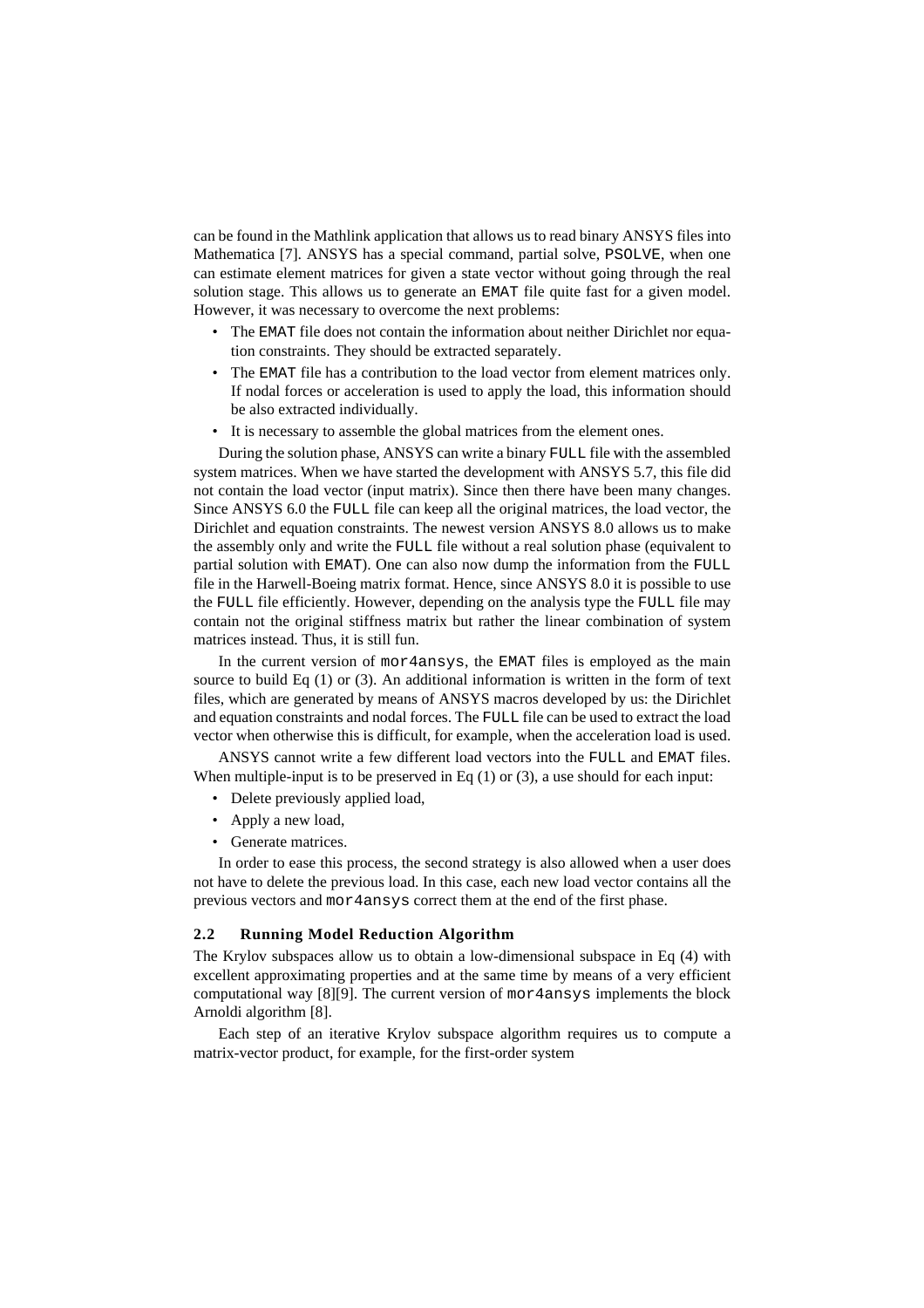$$
A^{-1}E\mathbf{h} \tag{5}
$$

where  $h$  is some vector. The system matrices are high-dimensional and sparse and one cannot afford to compute  $A^{-1}$  explicitly. The only feasible solution is to solve a linear system of equations for each step as follows

$$
Ag = Eh . \t\t(6)
$$

This constitutes the main computational cost up to the order of the reduced system 30. Later on, the additional cost associated with the orthogonolization process can be also observed.

There are many sparse solvers as well as many storage schemes for sparse matrices. Our goal was to implement a model reduction algorithm in a way that does not depend on a particular solver. In addition, we wanted to change solvers at the run-time, that is, to allow for the run-time polymorphism. As a result, we have chosen the virtual function mechanism, as its overhead is negligible in our case when the operations by themselves are quite computationally intensive.

The basic operations, which in our view should enough to support the Krylovsubspace based model reduction algorithms, are expressed as follows

```
class LinearSolver {
public:
virtual MatrixHandle SetMatrix(SparseMatrix &mat) = 0;
virtual MatrixHandle SumMatrices(MatrixHandle mat1, 
MatrixHandle mat2, const double &alpha) = 0;
virtual void ClearMatrix(MatrixHandle mat) = 0;
virtual void MulMatrixByVec(MatrixHandle mat, double 
*in, double *out) = 0;
virtual InverseHandle PrepareInverse(MatrixHandle mat, 
bool ClearMatrix, const string \&\text{param} = 0;
virtual void ClearInverse(InverseHandle L) = 0;
virtual void MulInverseByVec(InverseHandle L, double 
*in, double *out) = 0;
virtual bool IsSymmetric(MatrixHandle mat) = 0;
virtual void clear() {}
virtual ~LinearSolver() {clear();}
};
```
The class is written in terms of relatively low-level functions, as the goal was to cover many different scenarios. The vectors are represented by continuous memory, as they are dense in the case of the Krylov subspaces.

The function SetMatrix takes a sparse matrix from the first module and converts it to the form required by the solver. It returns a low-weight MatrixHandle object that is currently represented as a pointer to void. It is the user responsibility to free memory for the matrix by calling ClearMatrix.

The function PrepareInverse computes either a factor or preconditioner. It can delete the original matrix if necessary. The low-weight InverseHandle object, a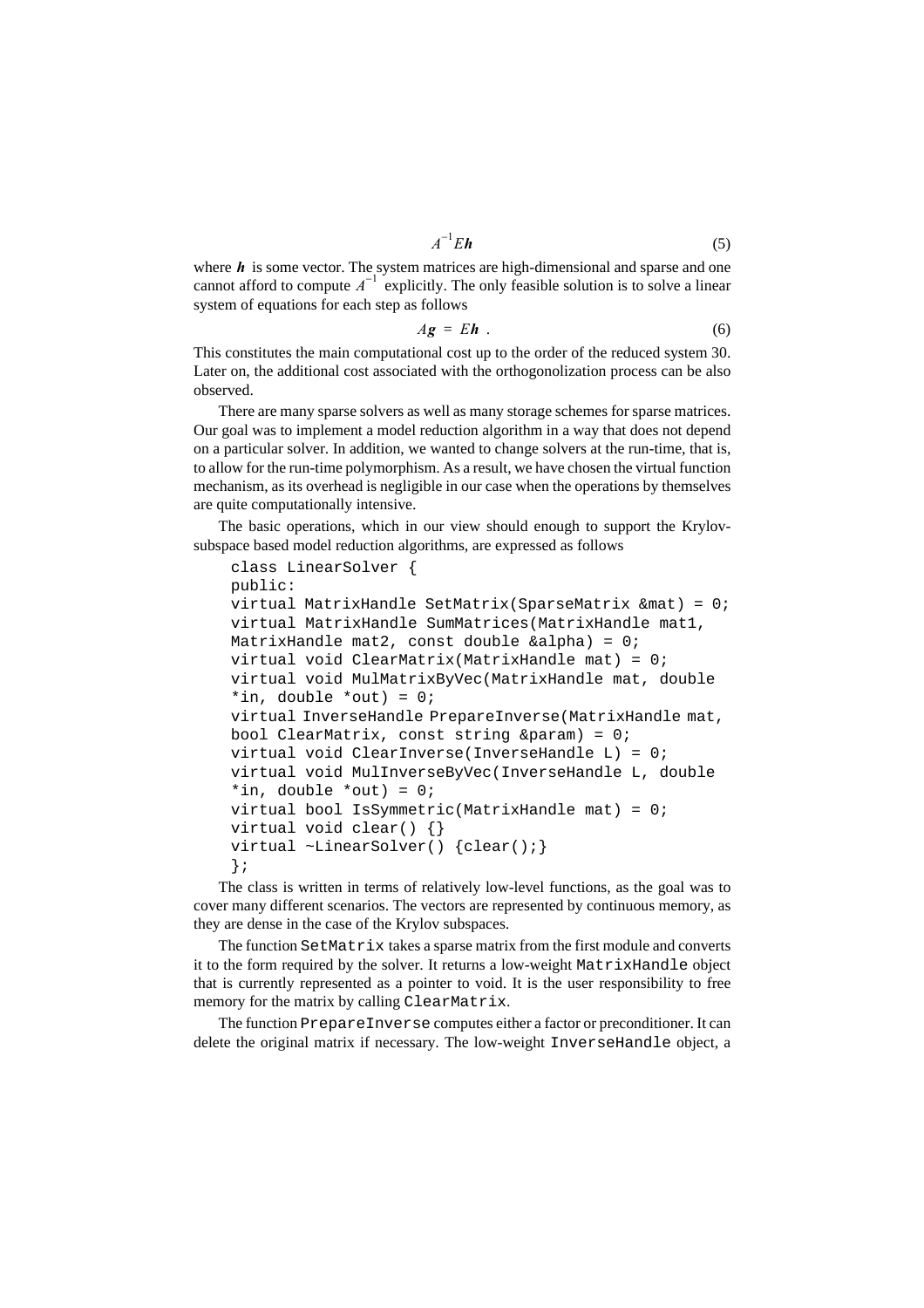pointer to void in our implementation, is responsible to point to the data structure that keeps all relevant information for the solution phase.

The function clear and destructor is responsible to delete the internal data structures provided they were needed.

At present, the direct solvers from the TAUCS [10] and UMFPACK [11] libraries are supported. The ATALS library [12] has been used to generate the optimized BLAS. We have found that for many ANSYS models up to 500 000 degrees of freedom the modern direct solvers are quite competitive as the matrix factor fits within 4 Gb of RAM. This allows us to reuse the factor to generate  $V$  and achieve good performance.

## **3 Computational Cost of Model Reduction**

We have observed that for many ANSYS models the order of the reduced system 30 is enough to accurately represent the original high-dimensional system [4]. Hence, for simplicity we limit the analysis of the computational cost to this case.

The simulation time of the reduced system comprising 30 equations is very small and we can almost neglect it. Thereafter, in the case when several simulations with different input functions are necessary (the system-level simulation case), the advantage of model reduction is out of question.

Yet, during the design phase the reduced model should be generated each time when a user changes the geometry or material properties in the original model. In this case, a reduced model might be used just once. Nevertheless, the model reduction time can be smaller than the simulation time of the original system even in this case. Let us consider this case below.

Let us assume that a direct solver is applicable and the dimension of 30 for the reduced system is enough. Then the model reduction time is equal to the sum of factoring of  $A$  in Eq (5) and for the 30 back substitution steps in Eq (6). Table 1 presents computational times for seven ANSYS models where the system matrices are symmetric and positive definite. The first four rows correspond to the thermal simulation [13] and the last three to the structural mechanics of a bonded wire [14].

Each case is specified by its dimension and the number of non zero elements in the stiffness matrix. Then he time of a stationary solution in ANSYS is given as a reference point. Note that the real simulation time in ANSYS required for the stationary solution is bigger than in Table 1 as it includes reading/writing files as well as some other operations. After that go the time to factor a matrix by means of the multifrontal solver from the TAUCS library [10] and the time to generate the first 30 vectors. The latter is dominated by the solution of Eq (6) by means of back substitution. As the difference to generate the first and thirtieth vectors was less than 10-20%, we can say that the orthogonolization cost was relatively small.

Note that the TAUCS multifrontal solver is even faster than the ANSYS solver. The total time to generate a reduced model is about two times more than that for the stationary solution. At the same time, the reduced model can accurately reproduce any transient and harmonic simulation [4] of the original models.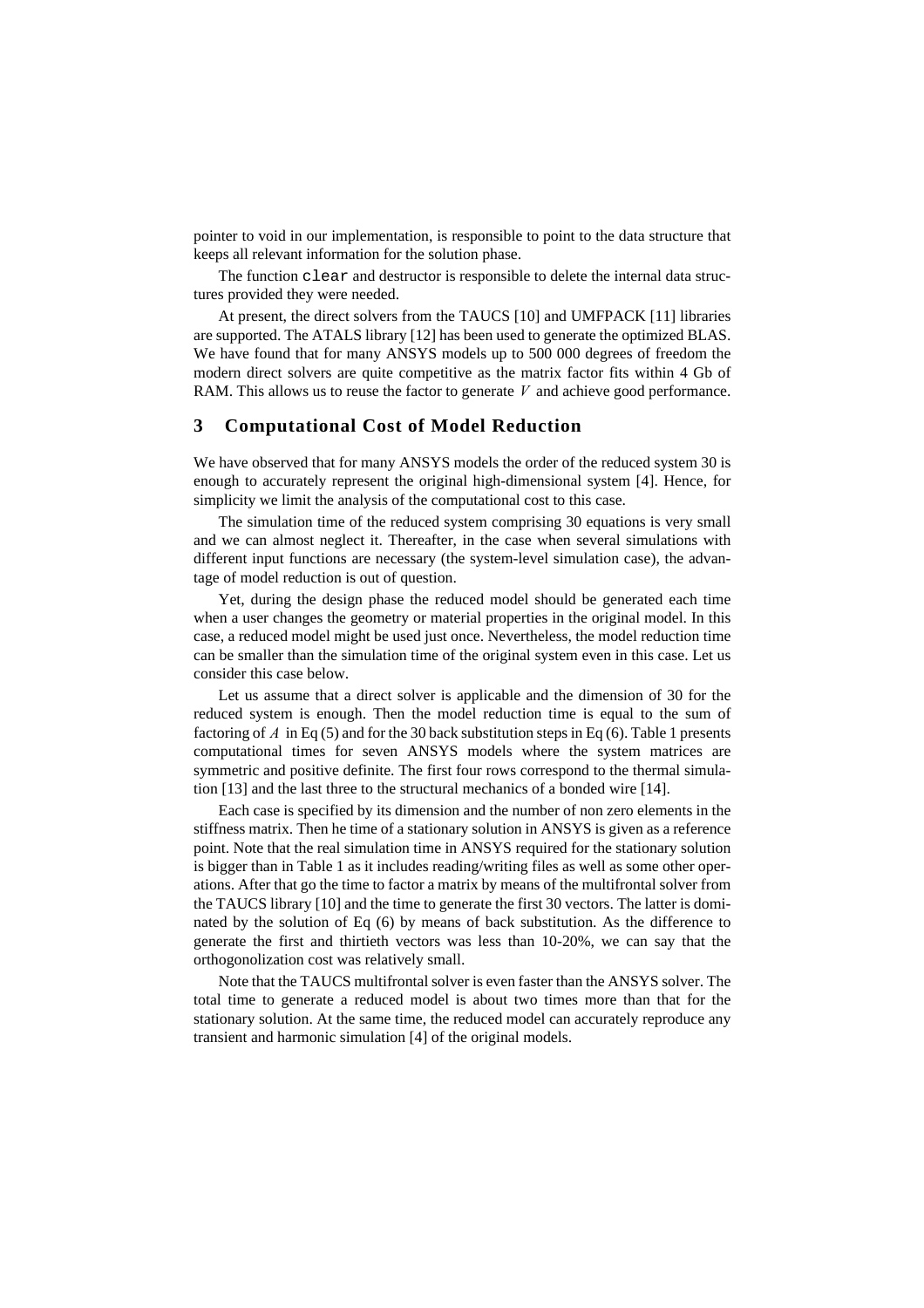| dimension | nnz           | stationary<br>solution in<br><b>ANSYS</b><br>7.0 | stationary<br>solution in<br><b>ANSYS</b><br>8.0 | factoring<br>in TAUCS | generation<br>of the first<br>30 vectors |
|-----------|---------------|--------------------------------------------------|--------------------------------------------------|-----------------------|------------------------------------------|
| 4 2 6 7   | 20 861        | 0.87                                             | 0.63                                             | 0.31                  | 0.59                                     |
| 11 4 45   | 93 781        | 2.1                                              | 2.2                                              | 1.3                   | 2.7                                      |
| 20 360    | 265 113       | 16                                               | 15                                               | 12                    | 14                                       |
| 79 171    | 2 2 1 5 6 3 8 | 304                                              | 230                                              | 190                   | 120                                      |
| 152 943   | 5 887 290     | 130                                              | 95                                               | 91                    | 120                                      |
| 180 597   | 7 004 750     | 180                                              | 150                                              | 120                   | 160                                      |
| 375 801   | 15 039 875    | 590                                              | 490                                              | 410                   | 420                                      |

**Table 1:** Computational times on Sun Ultra-80 with 4 Gb of RAM in seconds

The simulation time of a harmonic analysis is a product of solution time for a complex linear system by the number of frequencies needed. The matrix factor cannot be re-used as the linear system to solve depends on the frequency. The solution time for a complex linear system is about two times more expensive. Hence model reduction allows us to save the simulation time by a factor equal to a number of frequencies at which the harmonic response is required. For example, if it is necessary to estimate the transfer function at ten frequencies, then the model reduction plus the simulation of the reduced system is roughly ten times faster than the simulation of the original system.

For the transient simulation, the situation is more difficult to analyse as this depends on the integration strategy. In principle, it is possible to say that the model reduction time above is equivalent to 30 equally spaced timesteps as in this case the same strategy with the re-use of the matrix factor can be applied. However, in our experience in order to receive accurate integration results for the examples in Table 1, one either needs at least 600 equally spaced timesteps or the use of adaptive integration schemes where the factor re-use in not possible. In both cases, the model reduction plus the simulation of the reduced system was more than ten times faster.

## **4 Conclusions**

We have shown that in the case of linear dynamics system (1) and (3) modern model reduction techniques can speed up finite element transient and harmonic simulation significantly. For nonlinear systems, there are promising theoretical results in the case of polynomial type nonlinearity [15]. Yet, in the nonlinear case in addition to many theoretical problems, it happens that extracting a nonlinear system (1) or (3) from a commercial finite element tool is a challenge by itself.